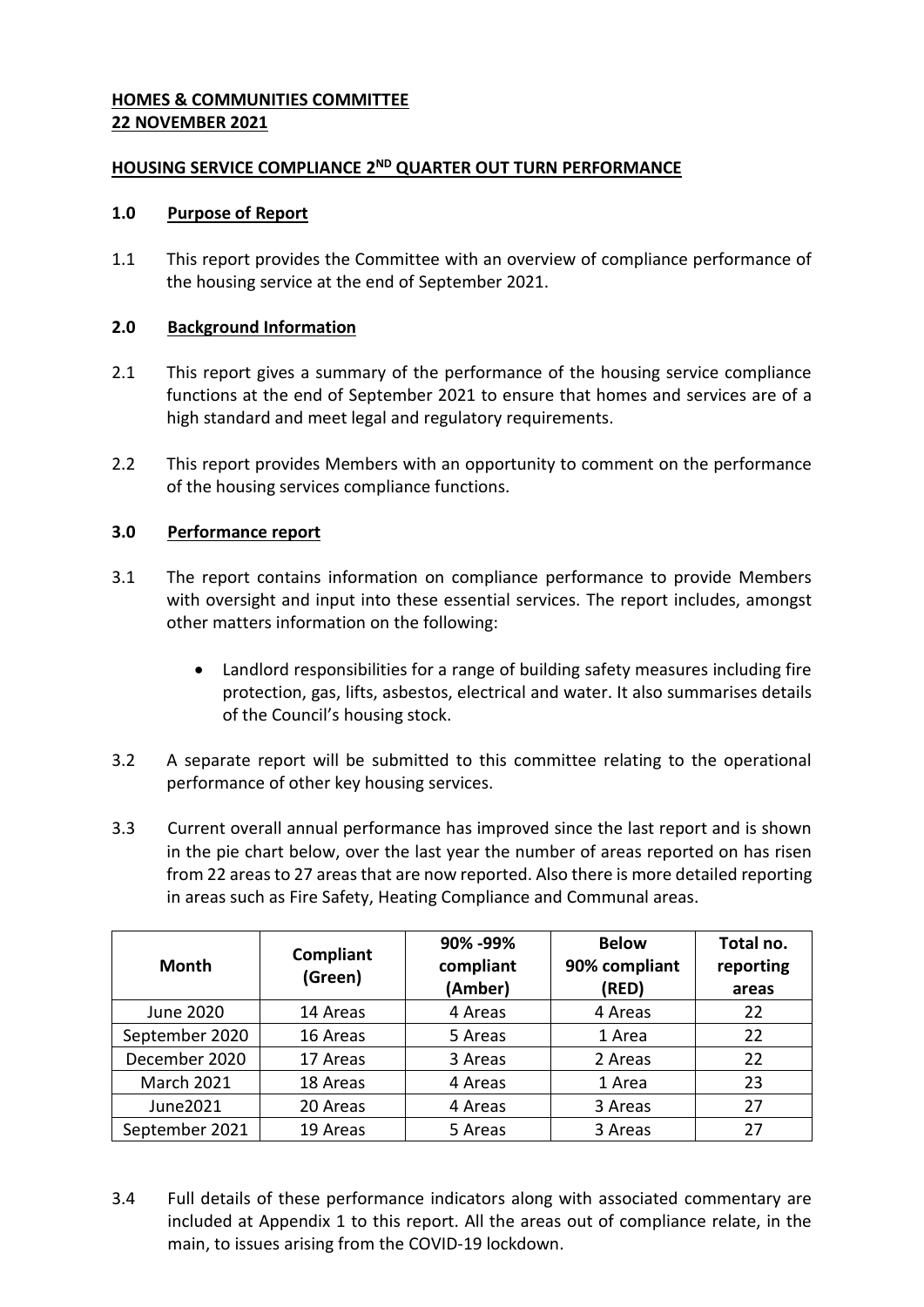

- 3.5 To assist the reader, performance against the 27 indicators are RAG rated, as follows:
	- Green: At target.
	- Amber: Within 10% of target.
	- Red: below 10% of target
- 3.6 Of note within the amber segment is the position on gas servicing, which is now 0.9% out of compliance with 47 properties not having their annual service carried out by the anniversary date of the previous one. This has reduced from 63 at the end of June 2020. In this period Vinshire have been rebranded as Aaron Services and they have brought in new systems and new management to aid in delivery of the contract.

Aaron have completed the servicing of the cases outstanding in the summer months, except for 2 cases that are at 'legal stage' and papers have been served in the courts and awaiting their processing; technically these cases are compliant under the law. The majority of outstanding cases now are due to Aaron operatives completing paper certificates for servicing and 42 of these have been lost (from 200). Aaron are now reattending those 42 cases to complete the surveys again as we do not count them until a fully compliant certificate is with NSDC. Of the 47 cases outstanding, Aaron have 15 confirmed appointments as at 19<sup>th</sup> October 2021 with more being scheduled in the coming week. They are working weekends and bought in additional resources to significantly reduce this as quickly as possible. The Compliance team are meeting weekly with Aaron to monitor progress and will do so until numbers drop to single figures. In addition, all Aaron operatives on the NSDC contract are now working from hand-helds so the issue with lost paper certificates will not occur again.

3.7 Within the red segment, the report highlights electrical testing as an area for improvement. The current position for the year, is 75.76% of the properties are compliant and that out of the 821 properties that required testing this year, 424 electrical tests have already been carried out the remaining properties are being programmed in and will be carried out this year. It is worth noting that 96.40% of the council housing stock have a current electrical testing certification.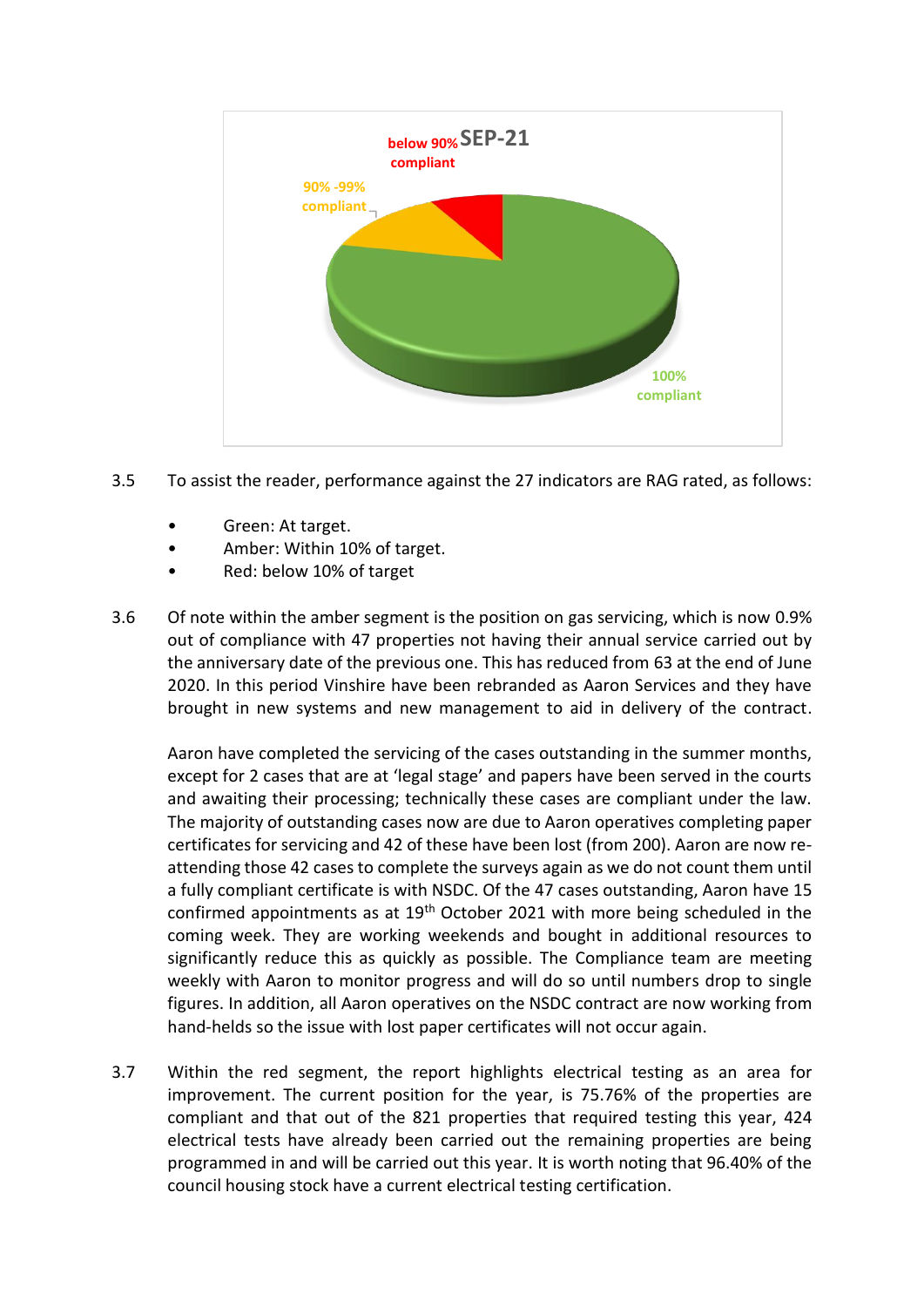3.8 All the Type 3 Fire Risk Assessments have been carried out on the 136 housing blocks, and the remedial works that have been highlighted are progressing well. As part of this work all the fire doors within these blocks have been examined and a register of all the doors has been produced (with each fire door having a unique asset number) this will be used to carry out regular check to make sure that the fire doors are kept in a suitable condition. A similar register has been produced that covers the emergency lighting, in the blocks. These are currently tested weekly to ensure they are operating correctly.

It should be noted, that this is the first year that the Council has undertaken this more detailed fire risk assessment and hence in this first year we are experiencing a large volume of remedial actions. Many of these actions are quite minor in nature as can be seen in under the Table 4.3 below. We have completed 410 actions, with 424 in progress and 161 (16% of total actions) still to commence.

### **4.0 Equalities Implications**

4.1 There are no direct equalities implications arising from this report though as part of how we manage these services, we consider the tenants individual circumstances and work with them through our housing services to achieve compliance.

### **5.0 Financial Implications**

5.1 There are no direct financial implications arising from this report. However, it should contribute to Members' understanding of the way in which resources are allocated to meet our statutory and regulatory responsibilities to ensure we keep our tenants and residents safe in their homes.

### **6.0 Community Plan – Alignment to Objectives**

6.1 The performance of the housing service contributes to creating more and better quality homes through our roles as landlord, developer and planning authority.

## **7.0 Comments of Director**

- 7.1 It's essential that the Committee receives high quality, timely information to enable it to oversee the Council's management of tenants' homes and services to ensure we are ensuring the health and safety of our residents.
- 7.2 Feedback is also welcome on areas of service where the Committee would benefit from a more in depth briefing to enhance Members' understanding of the services being provided including our legal and regulatory responsibilities.

### **8.0 RECOMMENDATION(S)**

**That the Committee notes the performance of the housing service compliance functions.**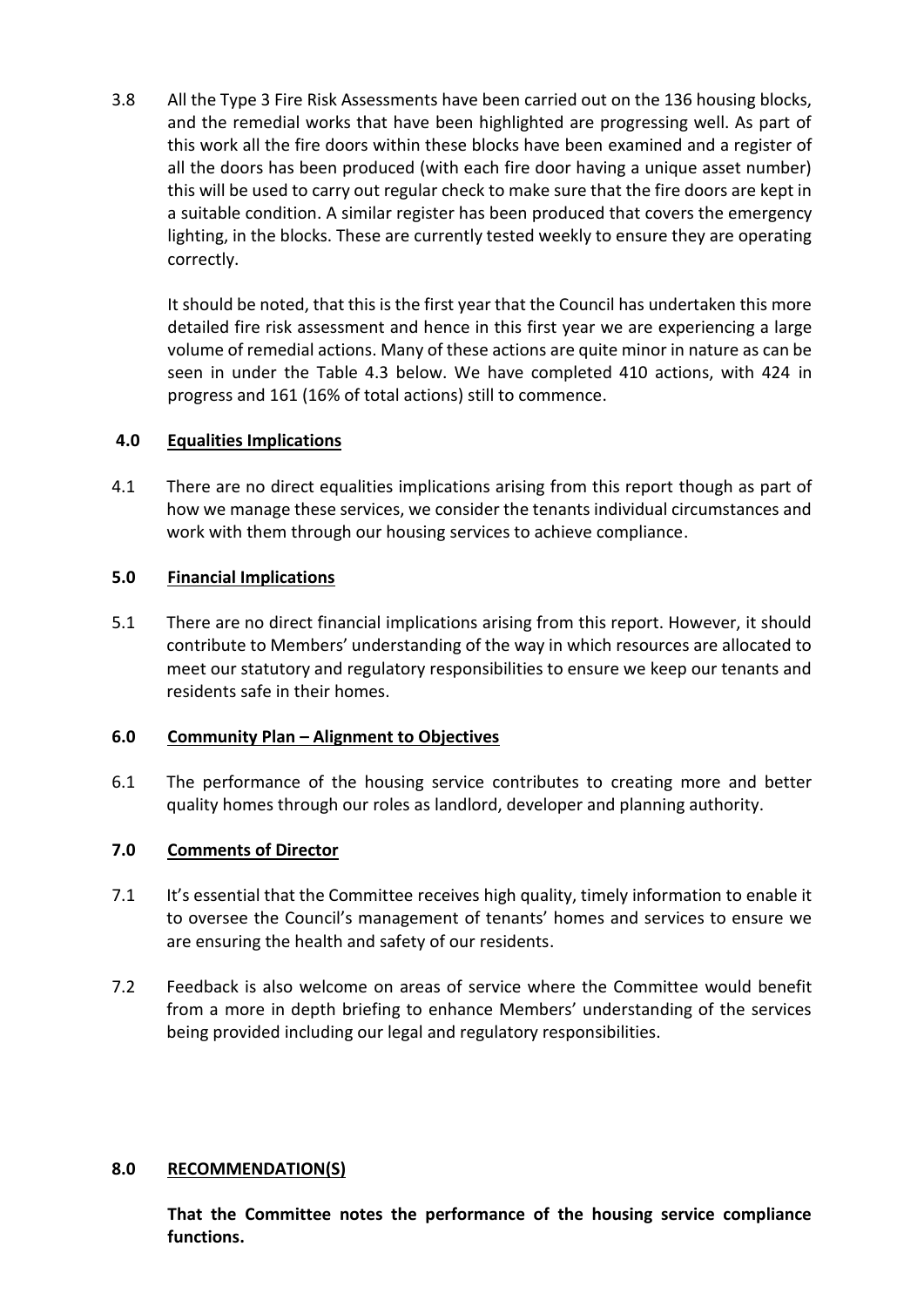## **Reason for Recommendation(s)**

This report provides an opportunity for members of the Homes & Communities Committee to have continued oversight into the performance of the housing management service, in relation to statutory and regulatory compliance and best practice.

### **Background Papers**

Nil

Suzanne Shead Director – Housing, Health & Wellbeing

# **Newark & Sherwood District Council Compliance Reporting**

For the month of September 2021 (Housing Services Compliance Performance) Prepared by Mark Plant

### **1) Asset Base**

| Total no. of individual dwellings / properties being managed      | 5,562 |
|-------------------------------------------------------------------|-------|
| Total no. of "blocks" being managed                               | 338   |
| Note: "Blocks" relates to multiple dwellings contained within one |       |
| building i.e. flats, bedsits, maisonettes, apartments, HMO's etc. |       |
| Total no. of non-residential units (i.e. commercial properties    |       |
| including offices, retail units, storage facilities etc.)         |       |
|                                                                   |       |

### **2) Stock Type**

| <b>Residential</b>          | <b>Number of Units</b> |
|-----------------------------|------------------------|
| Social & affordable housing |                        |
|                             |                        |
| Rented                      | 5562                   |
| Leasehold/Shared Ownership  | 161                    |
| <b>Non-Housing</b>          |                        |
|                             |                        |
| Community centres           | 31                     |
| <b>TOTAL</b>                | 5,754                  |
| Total requiring servicing   | 5,617                  |

#### **3) How to Read This Report**

This document reports on the compliance activities due to take place each month.

**The Annual Target** column indicates the total number of compliance activities expected in the year.

The number of activities due in the month is shown in the column headed **Target for Month**. Note: Any work not carried out in the previous month will be carried forward and added to this figure.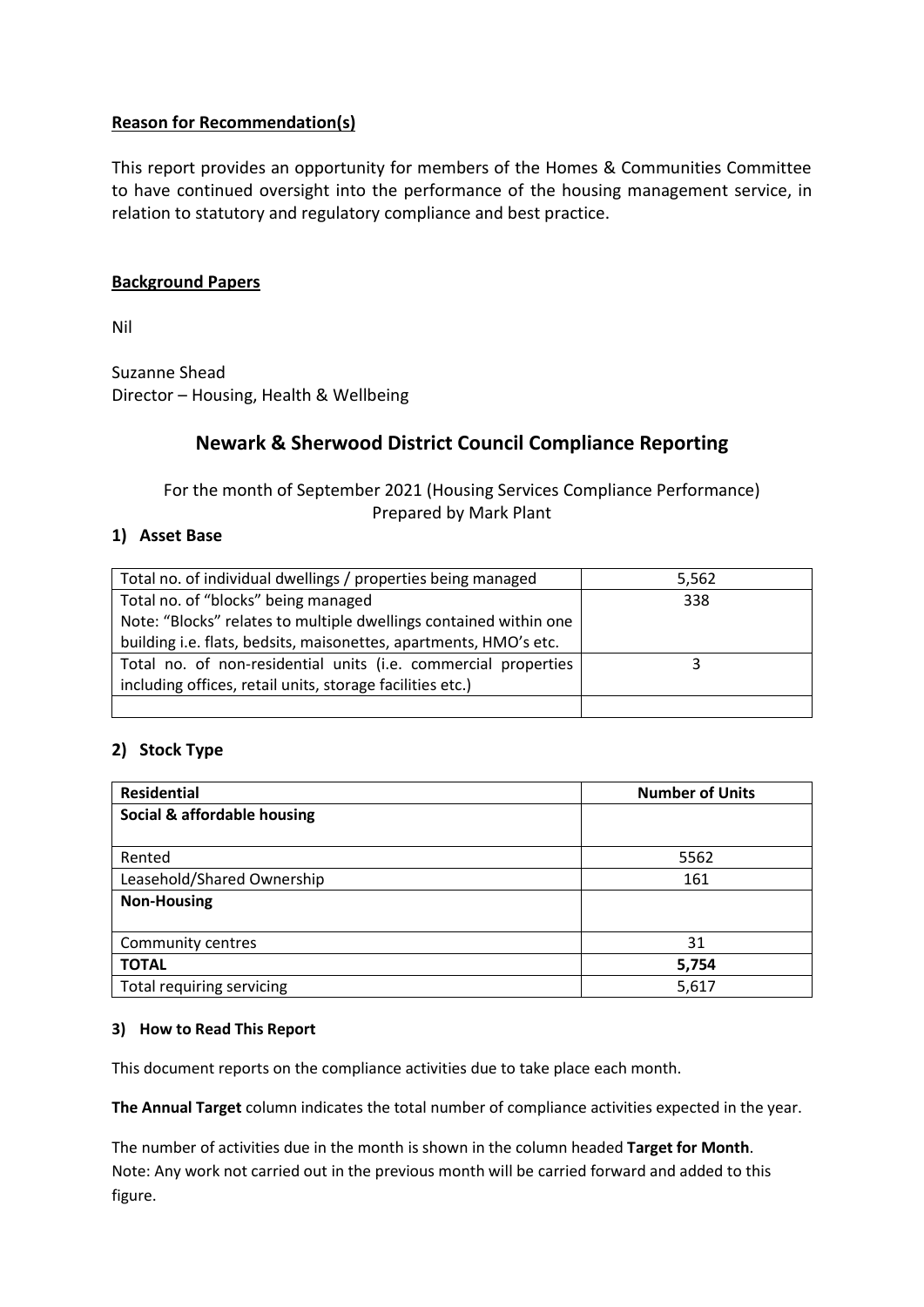**The Total for Month** column records the actual number of compliance activities carried out in the month

The **Outstanding** column records the number of activities due in the month but not completed by the end of the month.

The final 2 **Compliance** columns record the annual and monthly compliance percentage at the time of the report.

**RAG Rating** is included to assist the reader, as follows;

- Green: At or above your target.
- Amber: Within 10% of your target.
- Red: Less than 10% of your target

### **4) Work Activity**

#### **Fire Safety**

Table 4.1

| <b>Fire</b>         | Annual        | <b>Target for</b>                                              | <b>Total for</b> | <b>Outstanding</b> |                                                                         | Compliance                     |  |  |
|---------------------|---------------|----------------------------------------------------------------|------------------|--------------------|-------------------------------------------------------------------------|--------------------------------|--|--|
|                     | <b>Target</b> | Month                                                          | Month            |                    | Annual                                                                  | <b>Month</b>                   |  |  |
| Type 3 Fire         | 136           | 0                                                              | 0                | 0                  | 100%                                                                    | 100%                           |  |  |
| Risk                |               |                                                                |                  |                    | $\odot$                                                                 | $\mathbb{C}$                   |  |  |
| Assessments         |               |                                                                |                  |                    |                                                                         |                                |  |  |
| Fire Alarm          | 6780          | 540                                                            | 540              | 0                  | 100%                                                                    | 100%                           |  |  |
| <b>Testing</b>      |               |                                                                |                  |                    | $\odot$                                                                 | $\mathbb{C}% _{n}^{X\times n}$ |  |  |
| (including)         |               |                                                                |                  |                    |                                                                         |                                |  |  |
| emergency           |               |                                                                |                  |                    |                                                                         |                                |  |  |
| lighting)           |               |                                                                |                  |                    |                                                                         |                                |  |  |
| Sprinkler           | 3             | $\Omega$                                                       | $\mathbf 0$      | $\Omega$           | 100%                                                                    | 100%                           |  |  |
| system              |               |                                                                |                  |                    | $\mathbf{\large \text{(}}\mathbf{\large \cdot \ }\mathbf{\large \cup }$ | $\mathbb{C}$                   |  |  |
| Comments:           |               |                                                                |                  |                    |                                                                         |                                |  |  |
| All still compliant |               |                                                                |                  |                    |                                                                         |                                |  |  |
|                     |               | Type 3 fire risk assessments completed for all housing blocks. |                  |                    |                                                                         |                                |  |  |

### **Type 3 Fire Risk Assessment rectification**

Below are the remedial actions highlighted during the Type 3 Fire Risk Assessment divided by risk. Table 4.2

| <b>Block</b>          | <b>Further</b><br><b>Action</b> | <b>Work In</b><br><b>Progress</b> | <b>Complete</b> | <b>On Hold</b> |
|-----------------------|---------------------------------|-----------------------------------|-----------------|----------------|
| 94 Northgate          | 2                               | $\overline{2}$                    | $\overline{2}$  | 5              |
| Abbey Road            | 3                               | 1                                 | $\overline{2}$  |                |
| Ambleside             | $\overline{2}$                  | 1                                 | 1               |                |
| <b>Bakewell Court</b> | 6                               | $\overline{2}$                    | 5               |                |
| <b>Bakewell House</b> |                                 |                                   | 3               |                |
| <b>Balderton Gate</b> |                                 | $\overline{7}$                    | 2               |                |
| <b>Beaumont Walk</b>  | 4                               | 1                                 | 3               |                |
| <b>Bishops Way</b>    | 1                               | $\overline{2}$                    | 9               |                |
| <b>Burgage Close</b>  | 3                               | 37                                | 18              |                |
| <b>Burton Court</b>   | 3                               | 1                                 | 3               |                |
| California Road       | 5                               | $\overline{2}$                    | 5               |                |
| Cambridge Close       | 3                               | 1                                 | $\overline{2}$  |                |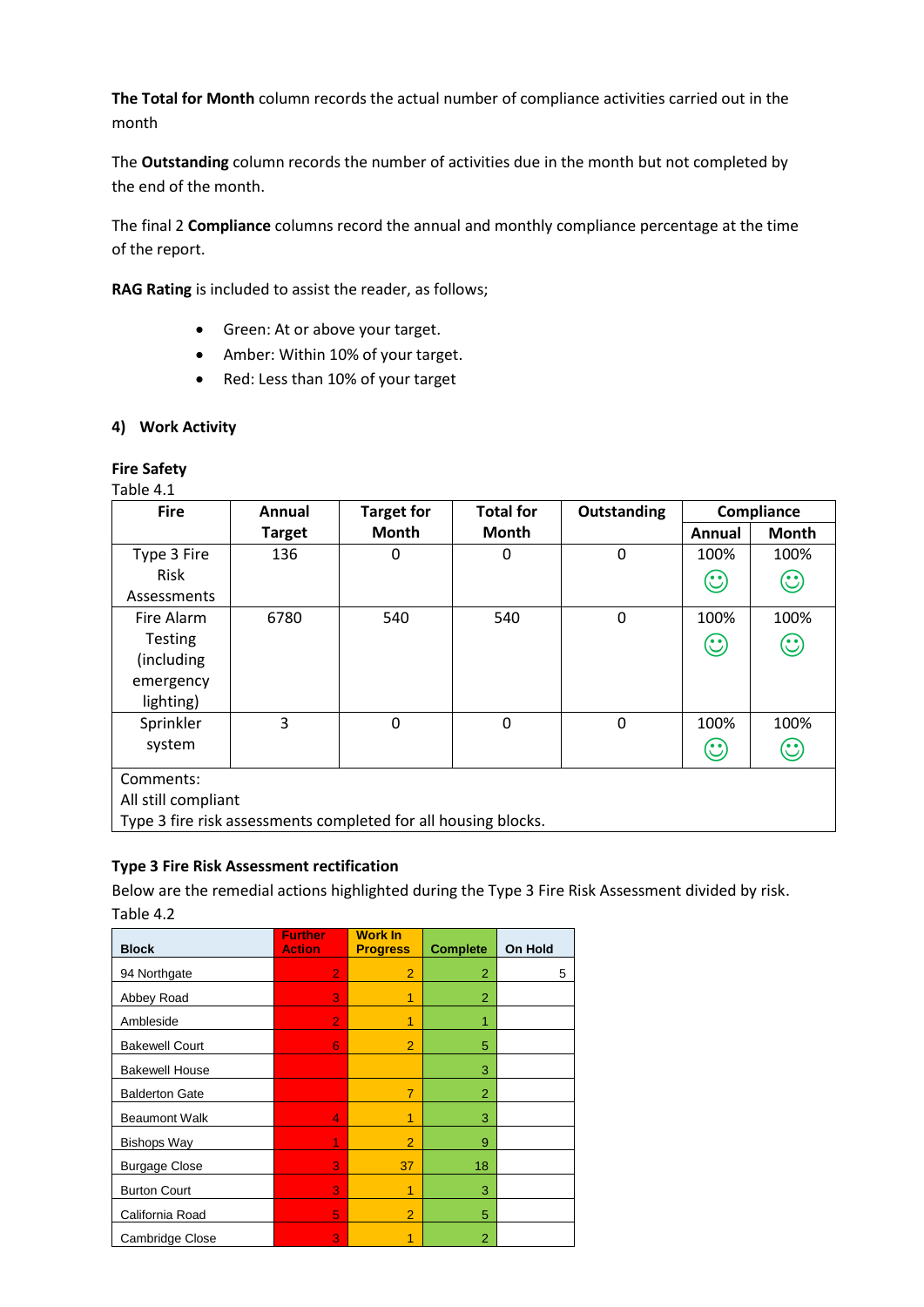| Chatham Court           | 16             | 20             | 58                      |  |
|-------------------------|----------------|----------------|-------------------------|--|
| <b>Church Street</b>    | 5              | 5              | 1                       |  |
| <b>Cleveland Square</b> | 1              |                | 3                       |  |
| Coghill Court           | 4              | 33             | 27                      |  |
| <b>Coopers Rise</b>     | $\overline{2}$ |                | $\overline{2}$          |  |
| De Lacy Court           | 31             | 32             | 22                      |  |
| <b>Eastfield Close</b>  | $\overline{2}$ |                | $\overline{2}$          |  |
| <b>Grange Road</b>      | 3              | 11             | 37                      |  |
| <b>Howes Court</b>      | 6              | 52             | 41                      |  |
| Kings Court             | 9              | 13             | 39                      |  |
| <b>Lombard Street</b>   | 3              | 4              | 3                       |  |
| Lord Hawke Way          | 5              | 6              | 5                       |  |
| Lovers Lane             | 3              | 14             | 6                       |  |
| <b>Lynds Close</b>      | $\overline{2}$ |                | $\overline{c}$          |  |
| Manthorpe Way           | 3              | 4              | 3                       |  |
| Maypole Court           | 3              | $\overline{2}$ | $\overline{2}$          |  |
| Pasture View            | 23             | 29             | 5                       |  |
| Queens Court            | 9              | 14             | 12                      |  |
| Rainworth Water Road    | 3              | 6              | 2                       |  |
| Rookwood Close          | 16             | 29             | 26                      |  |
| <b>Sheppards Court</b>  | $\overline{1}$ | $\overline{1}$ | 3                       |  |
| Snell Close             | 1              |                | $\overline{\mathbf{c}}$ |  |
| <b>Sycamore Close</b>   | 4              | 4              | 8                       |  |
| The Circle              | $\overline{2}$ |                | $\overline{2}$          |  |
| The Green               | $\overline{7}$ | 4              | 6                       |  |
| The Leys                | 1              |                | 1                       |  |
| Thoresby Road           | 14             | 4              | $\overline{a}$          |  |
| <b>Tithe Barn Court</b> | 9              | 25             | 21                      |  |
| <b>Town Mill Close</b>  | 4              | 4              | 8                       |  |
| <b>Vessey Close</b>     |                |                | 3                       |  |
| <b>Warwick Road</b>     |                | $\overline{2}$ | 6                       |  |
| Westgate                | 1              | 6              | $\overline{5}$          |  |
| Wilfred Avenue          | $\overline{1}$ |                | $\overline{4}$          |  |
| <b>Windsor Close</b>    | 13             | 10             | 8                       |  |
| <b>Wolfit Avenue</b>    | 39             | 33             | 78                      |  |

This is the same works broken down into the following:

- Further action this is work that may need further investigation or larger scale works that require programming in such as replacement of fire doors
- Work In progress
- Completed

Table 4.3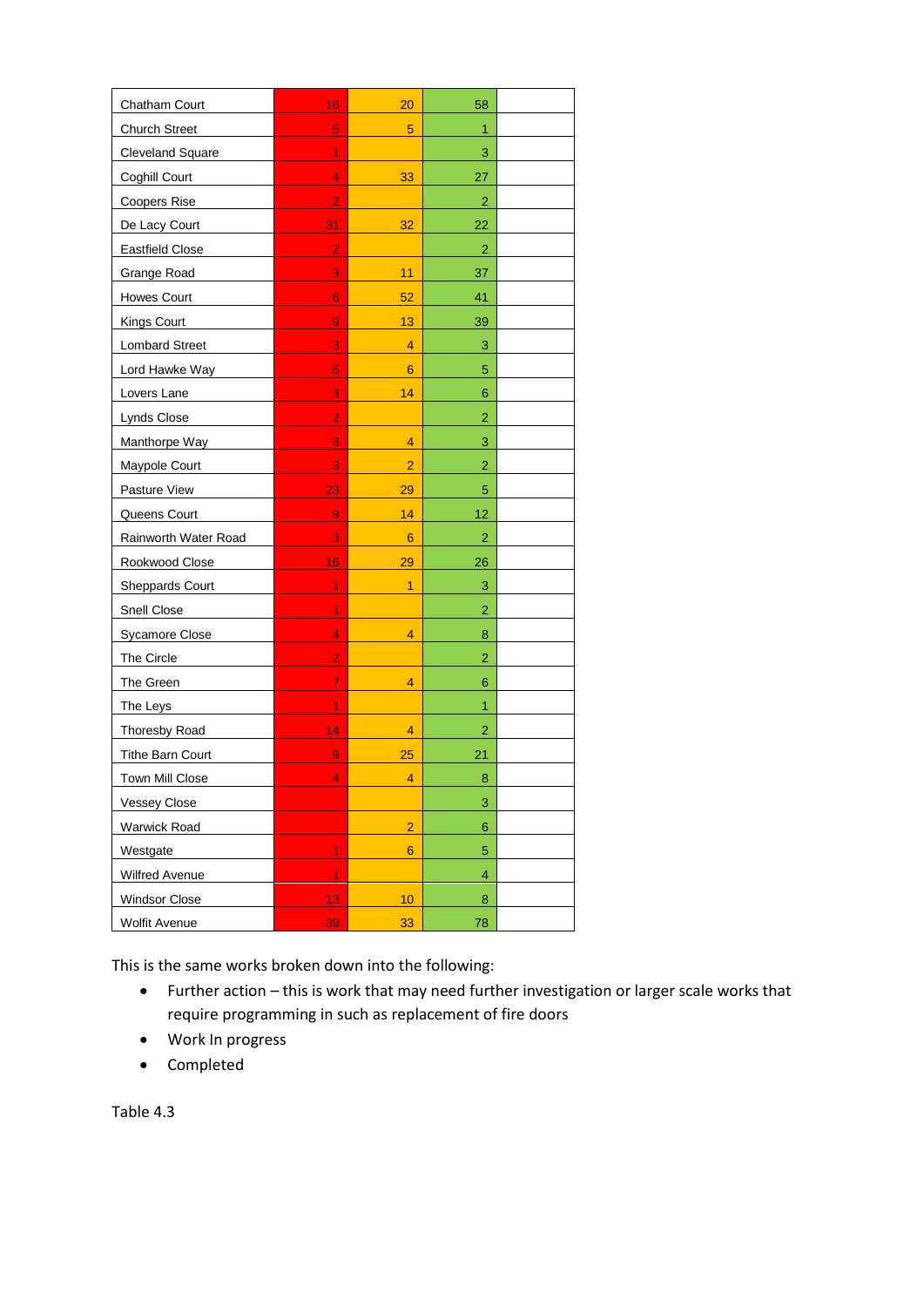| <b>Row Labels</b>       | <b>Further</b><br><b>Action</b> | <b>Work In</b><br><b>Progress</b> | <b>Complete</b>         | <b>Further</b><br><b>Action</b> | <b>Work In</b><br><b>Progress</b> | <b>Complete</b>         | <b>Further</b><br><b>Action</b> | <b>Work In</b><br><b>Progress</b> | <b>Complete</b> |
|-------------------------|---------------------------------|-----------------------------------|-------------------------|---------------------------------|-----------------------------------|-------------------------|---------------------------------|-----------------------------------|-----------------|
| 94 Northgate            | 1                               |                                   |                         | 1                               | $\overline{2}$                    | $\overline{2}$          |                                 |                                   |                 |
| Abbey Road              |                                 |                                   | 1                       | $\overline{a}$                  |                                   | $\mathbf{1}$            | 1                               |                                   |                 |
| Ambleside               |                                 |                                   |                         | 1                               |                                   | $\overline{1}$          | 1                               |                                   |                 |
| <b>Bakewell Court</b>   |                                 |                                   | 1                       | 6                               | $\mathbf{1}$                      | 4                       |                                 |                                   |                 |
| <b>Bakewell House</b>   |                                 |                                   | 1                       |                                 |                                   | $\overline{2}$          |                                 |                                   |                 |
| <b>Balderton Gate</b>   |                                 | 1                                 |                         |                                 | $\overline{2}$                    | $\overline{a}$          |                                 | 4                                 |                 |
| <b>Beaumont Walk</b>    |                                 |                                   |                         | 4                               | $\mathbf{1}$                      | 3                       |                                 |                                   |                 |
| <b>Bishops Way</b>      |                                 |                                   |                         |                                 |                                   | 5                       | 1                               | 2                                 | 4               |
| <b>Burgage Close</b>    |                                 | 13                                |                         | 3                               | 23                                | 17                      |                                 |                                   |                 |
| <b>Burton Court</b>     |                                 |                                   | $\mathbf{1}$            | $\overline{a}$                  |                                   | $\overline{a}$          | 1                               |                                   |                 |
| California Road         | $\overline{2}$                  | 1                                 |                         | $\overline{2}$                  |                                   | 3                       | 1                               |                                   |                 |
| Cambridge Close         |                                 | $\overline{1}$                    | $\mathbf{1}$            | 3                               |                                   | $\mathbf{1}$            |                                 |                                   |                 |
| Chatham Court           |                                 | 7                                 | 18                      | 13                              | 11                                | 32                      | 3                               | 2                                 |                 |
| Church Street           | 1                               | $\mathbf{1}$                      |                         | 3                               | 4                                 | 1                       | 1                               |                                   |                 |
| Cleveland Square        |                                 |                                   |                         | 1                               |                                   | 3                       |                                 |                                   |                 |
| Coghill Court           |                                 | 12                                | 7                       | $\overline{4}$                  | 21                                | 18                      |                                 |                                   |                 |
| <b>Coopers Rise</b>     |                                 |                                   |                         | 1                               |                                   | $\overline{2}$          | 1                               |                                   |                 |
| De Lacy Court           | 9                               | $\overline{2}$                    | 1                       | 20                              | 18                                | 21                      | $\overline{2}$                  | 12                                |                 |
| <b>Eastfield Close</b>  |                                 |                                   | $\overline{1}$          | $\overline{a}$                  |                                   | $\mathbf{1}$            |                                 |                                   |                 |
| Grange Road             | 1                               | 3                                 | 20                      | $\overline{1}$                  | 5                                 | 14                      | 1                               | 3                                 |                 |
| <b>Howes Court</b>      | 3                               | $\mathbf{1}$                      | $\overline{2}$          | $\overline{2}$                  | 42                                | 39                      | 1                               | 9                                 |                 |
| <b>Kings Court</b>      |                                 |                                   | 15                      | 8                               | 13                                | 21                      | 1                               |                                   |                 |
| <b>Lombard Street</b>   |                                 | 1                                 |                         | 3                               | $\overline{2}$                    | $\overline{2}$          |                                 | 1                                 |                 |
| Lord Hawke Way          | 3                               |                                   | $\overline{2}$          |                                 | $\overline{2}$                    |                         | 2                               | 4                                 |                 |
| Lovers Lane             |                                 |                                   |                         | $\overline{2}$                  | 11                                | 5                       | 1                               | 3                                 | 1               |
| <b>Lynds Close</b>      |                                 |                                   | $\mathbf{1}$            | $\overline{2}$                  |                                   | $\mathbf{1}$            |                                 |                                   |                 |
| Manthorpe Way           | 1                               | $\mathbf{1}$                      | $\overline{2}$          | $\overline{2}$                  | $\overline{2}$                    |                         |                                 | 1                                 | 1               |
| Maypole Court           |                                 |                                   |                         | 3                               | $\mathbf{1}$                      | $\overline{2}$          |                                 |                                   |                 |
| Pasture View            | 3                               | 11                                |                         | 20                              | 18                                | 5                       |                                 |                                   |                 |
| Queens Court            |                                 |                                   | $\overline{2}$          | 8                               | 14                                | 8                       |                                 |                                   |                 |
| Rainworth Water Road    | 1                               |                                   |                         | $\overline{2}$                  | 5                                 | $\overline{2}$          |                                 |                                   |                 |
| Rookwood Close          |                                 | 7                                 | 1                       | 16                              | 22                                | 24                      |                                 |                                   |                 |
| <b>Sheppards Court</b>  |                                 |                                   | 1                       | 1                               |                                   | 2                       |                                 |                                   |                 |
| <b>Snell Close</b>      |                                 |                                   | $\mathbf{1}$            | $\overline{1}$                  |                                   | $\mathbf{1}$            |                                 |                                   |                 |
| <b>Sycamore Close</b>   |                                 | 3                                 | $\overline{\mathbf{3}}$ | 4                               | $\mathbf{1}$                      | 5                       |                                 |                                   |                 |
| The Circle              |                                 |                                   | $\overline{1}$          | $\overline{2}$                  |                                   | $\overline{1}$          |                                 |                                   |                 |
| The Green               | $\overline{2}$                  | $\overline{a}$                    | 3                       | 5                               |                                   | $\overline{2}$          |                                 | 2                                 |                 |
| The Leys                |                                 |                                   | $\overline{1}$          | $\overline{1}$                  |                                   |                         |                                 |                                   |                 |
| Thoresby Road           | 3                               |                                   |                         | $\overline{7}$                  | $\mathbf{1}$                      | $\overline{2}$          | 4                               | 3                                 |                 |
| <b>Tithe Barn Court</b> | 4                               | $\overline{2}$                    | 4                       | 5                               | 18                                | 17                      |                                 | 5                                 |                 |
| <b>Town Mill Close</b>  |                                 | $\mathbf{1}$                      | 3                       | 4                               | 3                                 | 3                       |                                 |                                   | 2               |
| <b>Vessey Close</b>     |                                 |                                   | $\overline{1}$          |                                 |                                   | $\overline{2}$          |                                 |                                   |                 |
| Warwick Road            |                                 |                                   | $\overline{2}$          |                                 | $\overline{2}$                    | $\overline{\mathbf{3}}$ |                                 |                                   | 1               |
| Westgate                |                                 | $\overline{a}$                    | $\overline{1}$          | $\overline{1}$                  | $\overline{4}$                    | 3                       |                                 |                                   | $\mathbf{1}$    |
| Wilfred Avenue          |                                 |                                   |                         | $\overline{1}$                  |                                   | 3                       |                                 |                                   | $\mathbf 1$     |
| <b>Windsor Close</b>    | 4                               | $\mathbf{1}$                      | $\mathbf{1}$            | $6\phantom{1}6$                 | 3                                 | 6                       | 3                               | 6                                 | 1               |
| Wolfit Avenue           | 4                               | 9                                 | 28                      | 24                              | 22                                | 46                      | 11                              |                                   | $\overline{4}$  |
| <b>Grand Total</b>      | 42                              | 82                                | 127                     | <b>199</b>                      | 274                               | 340                     | 37                              | 68                                | 43              |

The total number of remedial actions will be reported monthly and the figures are reviewed in more details at the monthly Fire Forum, where the detail of the Type 3 Fire Risk Assessments are taken and remedial actions are agreed.

## **Heating Appliance Servicing**

| ırget<br>$A$ is in i.e.<br>$\sim$<br>. | $  -$<br>iance<br>$ -$ |
|----------------------------------------|------------------------|
|----------------------------------------|------------------------|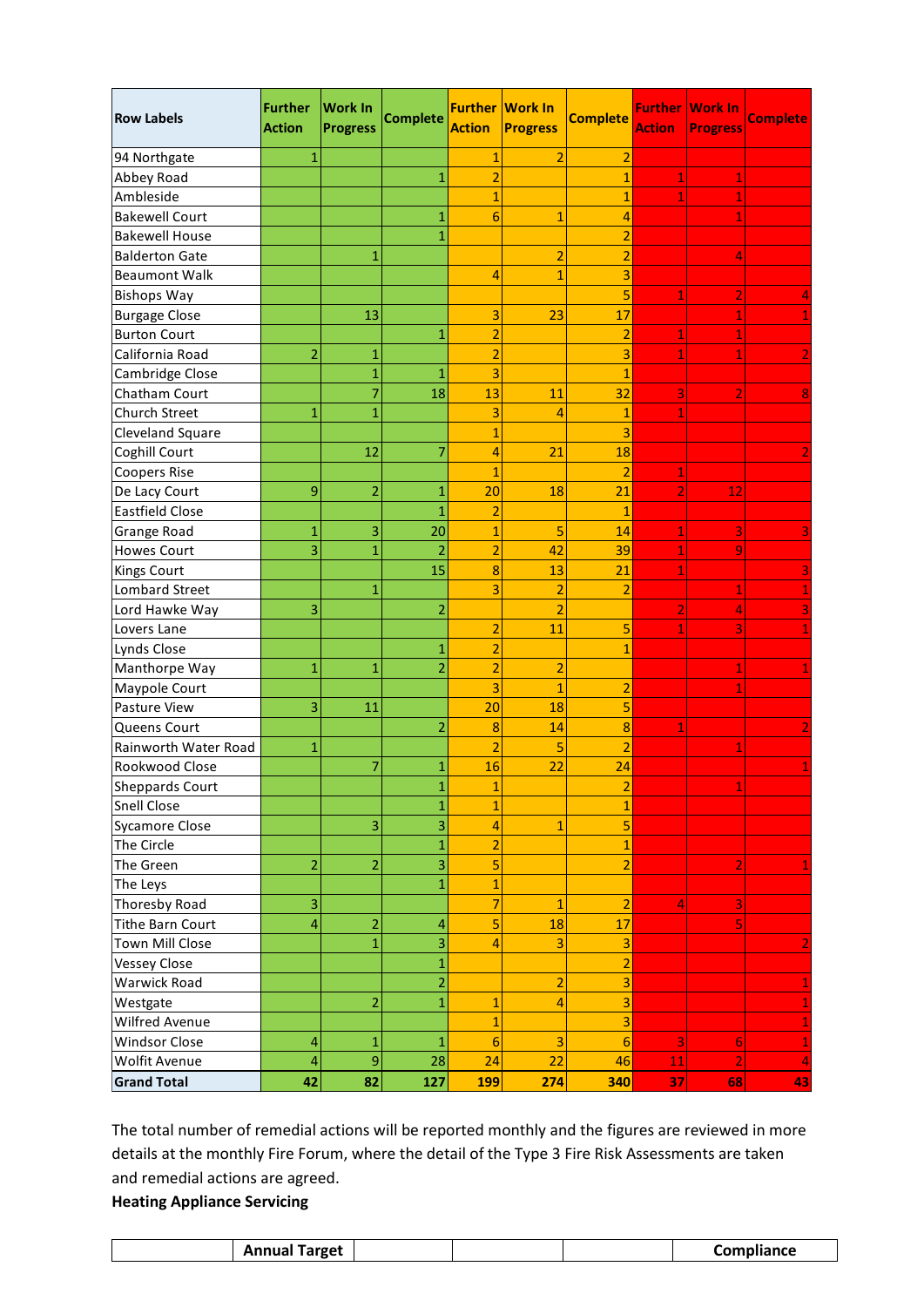| <b>Heating</b><br><b>Systems</b> |                | <b>Target for</b><br><b>Month</b> | <b>Total for</b><br>Month | <b>Outstanding</b><br>* | Annual       | <b>Month</b>                                                |
|----------------------------------|----------------|-----------------------------------|---------------------------|-------------------------|--------------|-------------------------------------------------------------|
| Valid Gas                        | 5234           | 489                               | 442                       | 47                      | 99.10%       | 90.39%                                                      |
| Annual safety<br>Inspection*     |                |                                   |                           |                         |              | <u>. .</u>                                                  |
| Solid Fuel                       | 23             | $\overline{7}$                    | $\overline{4}$            | 3                       | 86.96%       | 57.14%                                                      |
|                                  |                |                                   |                           |                         |              | $\hat{\mathcal{E}}$                                         |
| Oil Servicing                    | 205            | 24                                | 10                        | 14                      | 93.17%       | 41.67%                                                      |
|                                  |                |                                   |                           |                         |              | $(\hspace{-1.5pt}\dot{\hspace{-.5pt}\cdot}\hspace{-1.5pt})$ |
| LPG Gas                          | 3              | $\mathbf 0$                       | $\overline{0}$            | $\overline{0}$          | 100%         | 100%                                                        |
| Servicing                        |                |                                   |                           |                         | $\mathbb{C}$ | $\mathbf{\hat{c}}$                                          |
| Commercial                       | $\overline{4}$ | 0                                 | $\mathbf 0$               | $\mathbf 0$             | 100%         | 100%                                                        |
| <b>Boilers</b>                   |                |                                   |                           |                         | 99           | $\odot$                                                     |
| <b>Heat Pumps</b>                | 89             | 0                                 | $\mathbf 0$               | $\boldsymbol{0}$        | 100%         | 100%                                                        |
|                                  |                |                                   |                           |                         | $\odot$      | $\odot$                                                     |
| Electric                         | 18             | $\mathbf 0$                       | $\mathbf 0$               | $\mathbf 0$             | 100%         | 100%                                                        |
|                                  |                |                                   |                           |                         |              | $\mathbb{C}$                                                |

Comments:

There is a continual push to get into the out of compliance properties. There are currently 47 out of compliance properties and we are also awaiting 42 test certification from Aaron There is a breakdown below of all the out of compliance properties.

#### **Workings out**

| Total heating appliances serviced    | 5576                                                                        |
|--------------------------------------|-----------------------------------------------------------------------------|
| Duel Fuel systems                    | q                                                                           |
| No heating system required service   | 32 (Vale View electric with smoke alarms<br>tested on fire alarm test by HD |
| Properties covered by servicing etc. | 5617                                                                        |

**N.B.** Please note that total stock number can change due to right to buys and new developments coming on line. Also heating can change due to replacements as some come to the end of their life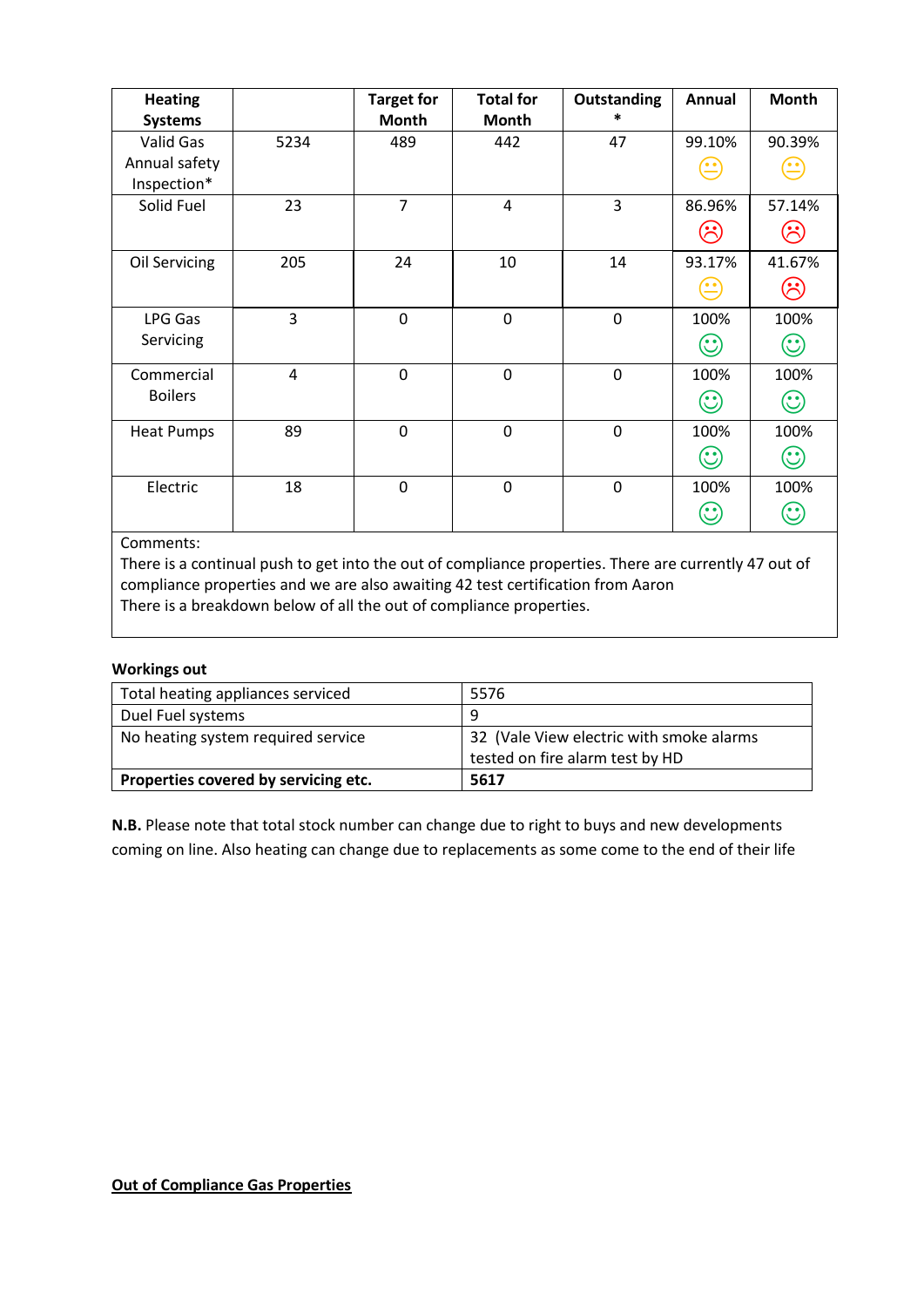| 1002880<br>24/04/2021<br>13/07/2021 WITH LEGAL AT NSDC<br>1007412<br>29/05/2021<br>26/05/2021 WITH LEGAL AT NSDC<br>06/10/2021 restarted legal process<br>1000054<br>12/06/2021<br>22/09/2021 WITH LEGAL AT NSDC<br>1002857<br>22/06/2021<br>24/06/2021<br>07/10/2021<br>1006676<br>09/07/2021<br>07/10/2021<br>1005301<br>1000714<br>20/07/2021<br>06/10/2021<br>1002968<br>22/07/2021<br>08/10/2021<br>1000163<br>23/07/2021<br>08/10/2021<br>1002469<br>23/07/2021<br>13/10/2021<br>1001582<br>04/08/2021<br>06/10/2021<br>1001186<br>05/08/2021<br>07/10/2021<br>1002472<br>07/08/2021<br>11/10/2021<br>06/10/2021<br>1001838<br>10/08/2021<br>1004678<br>11/08/2021<br>10/10/2021<br>1002475<br>13/08/2021<br>06/09/2021 INFORMED TO SEIZE ATTEMPTS<br>1001645<br>20/08/2021<br>06/10/2021 WITH LEGAL AT NSDC - NOW CONFIRMED APT<br>11/10/2021<br>1000666<br>21/08/2021<br>1000755<br>26/08/2021<br>06/10/2021<br>1001668<br>03/09/2021<br>08/10/2021<br>1005062<br>03/09/2021<br>07/10/2021<br>1001378<br>04/09/2021<br>30/09/2021<br>07/09/2021<br>1007045<br>07/10/2021<br>1004895<br>08/09/2021<br>08/10/2021<br>1006774<br>29/09/2021 awaiting confirmation now void<br>08/09/2021<br>23/08/2021 WITH LEGAL AT NSDC<br>1003825<br>09/09/2021<br>10/09/2021<br>06/10/2021<br>1001569<br>12/10/2021<br>1001762<br>10/09/2021<br>1004730<br>10/09/2021<br>11/10/2021<br>1001522<br>10/09/2021<br>08/10/2021<br>1004768<br>11/09/2021<br>13/10/2021<br>1005186<br>13/10/2021 Process Restarted - Legal Pack Rejected<br>11/09/2021<br>1004892<br>11/10/2021<br>14/09/2021<br>15/09/2021<br>1001994<br>08/10/2021<br>1007493<br>15/09/2021<br>08/10/2021<br>12/10/2021<br>17/09/2021<br>1002003<br>06/10/2021<br>1004397<br>17/09/2021<br>18/09/2021<br>1001709<br>11/10/2021<br>1004952<br>21/09/2021<br>07/10/2021<br>22/09/2021<br>08/10/2021<br>1003582<br>1002091<br>28/09/2021<br>11/10/2021<br>1006016<br>28/09/2021<br>10/10/2021<br>12/10/2021<br>1002662<br>29/09/2021<br>1004056<br>29/09/2021<br>07/10/2021<br>1007433<br>29/09/2021<br>11/10/2021<br>30/09/2021<br>08/10/2021<br>1001749 | <b>UPRN</b> | LGSRExpir -1 Next appointment date Date1 | $\overline{\mathbf v}$<br>updates |
|-------------------------------------------------------------------------------------------------------------------------------------------------------------------------------------------------------------------------------------------------------------------------------------------------------------------------------------------------------------------------------------------------------------------------------------------------------------------------------------------------------------------------------------------------------------------------------------------------------------------------------------------------------------------------------------------------------------------------------------------------------------------------------------------------------------------------------------------------------------------------------------------------------------------------------------------------------------------------------------------------------------------------------------------------------------------------------------------------------------------------------------------------------------------------------------------------------------------------------------------------------------------------------------------------------------------------------------------------------------------------------------------------------------------------------------------------------------------------------------------------------------------------------------------------------------------------------------------------------------------------------------------------------------------------------------------------------------------------------------------------------------------------------------------------------------------------------------------------------------------------------------------------------------------------------------------------------------------------------------------------------------------------------------------------------------------------------------------------------------|-------------|------------------------------------------|-----------------------------------|
|                                                                                                                                                                                                                                                                                                                                                                                                                                                                                                                                                                                                                                                                                                                                                                                                                                                                                                                                                                                                                                                                                                                                                                                                                                                                                                                                                                                                                                                                                                                                                                                                                                                                                                                                                                                                                                                                                                                                                                                                                                                                                                             |             |                                          |                                   |
|                                                                                                                                                                                                                                                                                                                                                                                                                                                                                                                                                                                                                                                                                                                                                                                                                                                                                                                                                                                                                                                                                                                                                                                                                                                                                                                                                                                                                                                                                                                                                                                                                                                                                                                                                                                                                                                                                                                                                                                                                                                                                                             |             |                                          |                                   |
|                                                                                                                                                                                                                                                                                                                                                                                                                                                                                                                                                                                                                                                                                                                                                                                                                                                                                                                                                                                                                                                                                                                                                                                                                                                                                                                                                                                                                                                                                                                                                                                                                                                                                                                                                                                                                                                                                                                                                                                                                                                                                                             |             |                                          |                                   |
|                                                                                                                                                                                                                                                                                                                                                                                                                                                                                                                                                                                                                                                                                                                                                                                                                                                                                                                                                                                                                                                                                                                                                                                                                                                                                                                                                                                                                                                                                                                                                                                                                                                                                                                                                                                                                                                                                                                                                                                                                                                                                                             |             |                                          |                                   |
|                                                                                                                                                                                                                                                                                                                                                                                                                                                                                                                                                                                                                                                                                                                                                                                                                                                                                                                                                                                                                                                                                                                                                                                                                                                                                                                                                                                                                                                                                                                                                                                                                                                                                                                                                                                                                                                                                                                                                                                                                                                                                                             |             |                                          |                                   |
|                                                                                                                                                                                                                                                                                                                                                                                                                                                                                                                                                                                                                                                                                                                                                                                                                                                                                                                                                                                                                                                                                                                                                                                                                                                                                                                                                                                                                                                                                                                                                                                                                                                                                                                                                                                                                                                                                                                                                                                                                                                                                                             |             |                                          |                                   |
|                                                                                                                                                                                                                                                                                                                                                                                                                                                                                                                                                                                                                                                                                                                                                                                                                                                                                                                                                                                                                                                                                                                                                                                                                                                                                                                                                                                                                                                                                                                                                                                                                                                                                                                                                                                                                                                                                                                                                                                                                                                                                                             |             |                                          |                                   |
|                                                                                                                                                                                                                                                                                                                                                                                                                                                                                                                                                                                                                                                                                                                                                                                                                                                                                                                                                                                                                                                                                                                                                                                                                                                                                                                                                                                                                                                                                                                                                                                                                                                                                                                                                                                                                                                                                                                                                                                                                                                                                                             |             |                                          |                                   |
|                                                                                                                                                                                                                                                                                                                                                                                                                                                                                                                                                                                                                                                                                                                                                                                                                                                                                                                                                                                                                                                                                                                                                                                                                                                                                                                                                                                                                                                                                                                                                                                                                                                                                                                                                                                                                                                                                                                                                                                                                                                                                                             |             |                                          |                                   |
|                                                                                                                                                                                                                                                                                                                                                                                                                                                                                                                                                                                                                                                                                                                                                                                                                                                                                                                                                                                                                                                                                                                                                                                                                                                                                                                                                                                                                                                                                                                                                                                                                                                                                                                                                                                                                                                                                                                                                                                                                                                                                                             |             |                                          |                                   |
|                                                                                                                                                                                                                                                                                                                                                                                                                                                                                                                                                                                                                                                                                                                                                                                                                                                                                                                                                                                                                                                                                                                                                                                                                                                                                                                                                                                                                                                                                                                                                                                                                                                                                                                                                                                                                                                                                                                                                                                                                                                                                                             |             |                                          |                                   |
|                                                                                                                                                                                                                                                                                                                                                                                                                                                                                                                                                                                                                                                                                                                                                                                                                                                                                                                                                                                                                                                                                                                                                                                                                                                                                                                                                                                                                                                                                                                                                                                                                                                                                                                                                                                                                                                                                                                                                                                                                                                                                                             |             |                                          |                                   |
|                                                                                                                                                                                                                                                                                                                                                                                                                                                                                                                                                                                                                                                                                                                                                                                                                                                                                                                                                                                                                                                                                                                                                                                                                                                                                                                                                                                                                                                                                                                                                                                                                                                                                                                                                                                                                                                                                                                                                                                                                                                                                                             |             |                                          |                                   |
|                                                                                                                                                                                                                                                                                                                                                                                                                                                                                                                                                                                                                                                                                                                                                                                                                                                                                                                                                                                                                                                                                                                                                                                                                                                                                                                                                                                                                                                                                                                                                                                                                                                                                                                                                                                                                                                                                                                                                                                                                                                                                                             |             |                                          |                                   |
|                                                                                                                                                                                                                                                                                                                                                                                                                                                                                                                                                                                                                                                                                                                                                                                                                                                                                                                                                                                                                                                                                                                                                                                                                                                                                                                                                                                                                                                                                                                                                                                                                                                                                                                                                                                                                                                                                                                                                                                                                                                                                                             |             |                                          |                                   |
|                                                                                                                                                                                                                                                                                                                                                                                                                                                                                                                                                                                                                                                                                                                                                                                                                                                                                                                                                                                                                                                                                                                                                                                                                                                                                                                                                                                                                                                                                                                                                                                                                                                                                                                                                                                                                                                                                                                                                                                                                                                                                                             |             |                                          |                                   |
|                                                                                                                                                                                                                                                                                                                                                                                                                                                                                                                                                                                                                                                                                                                                                                                                                                                                                                                                                                                                                                                                                                                                                                                                                                                                                                                                                                                                                                                                                                                                                                                                                                                                                                                                                                                                                                                                                                                                                                                                                                                                                                             |             |                                          |                                   |
|                                                                                                                                                                                                                                                                                                                                                                                                                                                                                                                                                                                                                                                                                                                                                                                                                                                                                                                                                                                                                                                                                                                                                                                                                                                                                                                                                                                                                                                                                                                                                                                                                                                                                                                                                                                                                                                                                                                                                                                                                                                                                                             |             |                                          |                                   |
|                                                                                                                                                                                                                                                                                                                                                                                                                                                                                                                                                                                                                                                                                                                                                                                                                                                                                                                                                                                                                                                                                                                                                                                                                                                                                                                                                                                                                                                                                                                                                                                                                                                                                                                                                                                                                                                                                                                                                                                                                                                                                                             |             |                                          |                                   |
|                                                                                                                                                                                                                                                                                                                                                                                                                                                                                                                                                                                                                                                                                                                                                                                                                                                                                                                                                                                                                                                                                                                                                                                                                                                                                                                                                                                                                                                                                                                                                                                                                                                                                                                                                                                                                                                                                                                                                                                                                                                                                                             |             |                                          |                                   |
|                                                                                                                                                                                                                                                                                                                                                                                                                                                                                                                                                                                                                                                                                                                                                                                                                                                                                                                                                                                                                                                                                                                                                                                                                                                                                                                                                                                                                                                                                                                                                                                                                                                                                                                                                                                                                                                                                                                                                                                                                                                                                                             |             |                                          |                                   |
|                                                                                                                                                                                                                                                                                                                                                                                                                                                                                                                                                                                                                                                                                                                                                                                                                                                                                                                                                                                                                                                                                                                                                                                                                                                                                                                                                                                                                                                                                                                                                                                                                                                                                                                                                                                                                                                                                                                                                                                                                                                                                                             |             |                                          |                                   |
|                                                                                                                                                                                                                                                                                                                                                                                                                                                                                                                                                                                                                                                                                                                                                                                                                                                                                                                                                                                                                                                                                                                                                                                                                                                                                                                                                                                                                                                                                                                                                                                                                                                                                                                                                                                                                                                                                                                                                                                                                                                                                                             |             |                                          |                                   |
|                                                                                                                                                                                                                                                                                                                                                                                                                                                                                                                                                                                                                                                                                                                                                                                                                                                                                                                                                                                                                                                                                                                                                                                                                                                                                                                                                                                                                                                                                                                                                                                                                                                                                                                                                                                                                                                                                                                                                                                                                                                                                                             |             |                                          |                                   |
|                                                                                                                                                                                                                                                                                                                                                                                                                                                                                                                                                                                                                                                                                                                                                                                                                                                                                                                                                                                                                                                                                                                                                                                                                                                                                                                                                                                                                                                                                                                                                                                                                                                                                                                                                                                                                                                                                                                                                                                                                                                                                                             |             |                                          |                                   |
|                                                                                                                                                                                                                                                                                                                                                                                                                                                                                                                                                                                                                                                                                                                                                                                                                                                                                                                                                                                                                                                                                                                                                                                                                                                                                                                                                                                                                                                                                                                                                                                                                                                                                                                                                                                                                                                                                                                                                                                                                                                                                                             |             |                                          |                                   |
|                                                                                                                                                                                                                                                                                                                                                                                                                                                                                                                                                                                                                                                                                                                                                                                                                                                                                                                                                                                                                                                                                                                                                                                                                                                                                                                                                                                                                                                                                                                                                                                                                                                                                                                                                                                                                                                                                                                                                                                                                                                                                                             |             |                                          |                                   |
|                                                                                                                                                                                                                                                                                                                                                                                                                                                                                                                                                                                                                                                                                                                                                                                                                                                                                                                                                                                                                                                                                                                                                                                                                                                                                                                                                                                                                                                                                                                                                                                                                                                                                                                                                                                                                                                                                                                                                                                                                                                                                                             |             |                                          |                                   |
|                                                                                                                                                                                                                                                                                                                                                                                                                                                                                                                                                                                                                                                                                                                                                                                                                                                                                                                                                                                                                                                                                                                                                                                                                                                                                                                                                                                                                                                                                                                                                                                                                                                                                                                                                                                                                                                                                                                                                                                                                                                                                                             |             |                                          |                                   |
|                                                                                                                                                                                                                                                                                                                                                                                                                                                                                                                                                                                                                                                                                                                                                                                                                                                                                                                                                                                                                                                                                                                                                                                                                                                                                                                                                                                                                                                                                                                                                                                                                                                                                                                                                                                                                                                                                                                                                                                                                                                                                                             |             |                                          |                                   |
|                                                                                                                                                                                                                                                                                                                                                                                                                                                                                                                                                                                                                                                                                                                                                                                                                                                                                                                                                                                                                                                                                                                                                                                                                                                                                                                                                                                                                                                                                                                                                                                                                                                                                                                                                                                                                                                                                                                                                                                                                                                                                                             |             |                                          |                                   |
|                                                                                                                                                                                                                                                                                                                                                                                                                                                                                                                                                                                                                                                                                                                                                                                                                                                                                                                                                                                                                                                                                                                                                                                                                                                                                                                                                                                                                                                                                                                                                                                                                                                                                                                                                                                                                                                                                                                                                                                                                                                                                                             |             |                                          |                                   |
|                                                                                                                                                                                                                                                                                                                                                                                                                                                                                                                                                                                                                                                                                                                                                                                                                                                                                                                                                                                                                                                                                                                                                                                                                                                                                                                                                                                                                                                                                                                                                                                                                                                                                                                                                                                                                                                                                                                                                                                                                                                                                                             |             |                                          |                                   |
|                                                                                                                                                                                                                                                                                                                                                                                                                                                                                                                                                                                                                                                                                                                                                                                                                                                                                                                                                                                                                                                                                                                                                                                                                                                                                                                                                                                                                                                                                                                                                                                                                                                                                                                                                                                                                                                                                                                                                                                                                                                                                                             |             |                                          |                                   |
|                                                                                                                                                                                                                                                                                                                                                                                                                                                                                                                                                                                                                                                                                                                                                                                                                                                                                                                                                                                                                                                                                                                                                                                                                                                                                                                                                                                                                                                                                                                                                                                                                                                                                                                                                                                                                                                                                                                                                                                                                                                                                                             |             |                                          |                                   |
|                                                                                                                                                                                                                                                                                                                                                                                                                                                                                                                                                                                                                                                                                                                                                                                                                                                                                                                                                                                                                                                                                                                                                                                                                                                                                                                                                                                                                                                                                                                                                                                                                                                                                                                                                                                                                                                                                                                                                                                                                                                                                                             |             |                                          |                                   |
|                                                                                                                                                                                                                                                                                                                                                                                                                                                                                                                                                                                                                                                                                                                                                                                                                                                                                                                                                                                                                                                                                                                                                                                                                                                                                                                                                                                                                                                                                                                                                                                                                                                                                                                                                                                                                                                                                                                                                                                                                                                                                                             |             |                                          |                                   |
|                                                                                                                                                                                                                                                                                                                                                                                                                                                                                                                                                                                                                                                                                                                                                                                                                                                                                                                                                                                                                                                                                                                                                                                                                                                                                                                                                                                                                                                                                                                                                                                                                                                                                                                                                                                                                                                                                                                                                                                                                                                                                                             |             |                                          |                                   |
|                                                                                                                                                                                                                                                                                                                                                                                                                                                                                                                                                                                                                                                                                                                                                                                                                                                                                                                                                                                                                                                                                                                                                                                                                                                                                                                                                                                                                                                                                                                                                                                                                                                                                                                                                                                                                                                                                                                                                                                                                                                                                                             |             |                                          |                                   |
|                                                                                                                                                                                                                                                                                                                                                                                                                                                                                                                                                                                                                                                                                                                                                                                                                                                                                                                                                                                                                                                                                                                                                                                                                                                                                                                                                                                                                                                                                                                                                                                                                                                                                                                                                                                                                                                                                                                                                                                                                                                                                                             |             |                                          |                                   |
|                                                                                                                                                                                                                                                                                                                                                                                                                                                                                                                                                                                                                                                                                                                                                                                                                                                                                                                                                                                                                                                                                                                                                                                                                                                                                                                                                                                                                                                                                                                                                                                                                                                                                                                                                                                                                                                                                                                                                                                                                                                                                                             |             |                                          |                                   |
|                                                                                                                                                                                                                                                                                                                                                                                                                                                                                                                                                                                                                                                                                                                                                                                                                                                                                                                                                                                                                                                                                                                                                                                                                                                                                                                                                                                                                                                                                                                                                                                                                                                                                                                                                                                                                                                                                                                                                                                                                                                                                                             |             |                                          |                                   |
|                                                                                                                                                                                                                                                                                                                                                                                                                                                                                                                                                                                                                                                                                                                                                                                                                                                                                                                                                                                                                                                                                                                                                                                                                                                                                                                                                                                                                                                                                                                                                                                                                                                                                                                                                                                                                                                                                                                                                                                                                                                                                                             |             |                                          |                                   |
|                                                                                                                                                                                                                                                                                                                                                                                                                                                                                                                                                                                                                                                                                                                                                                                                                                                                                                                                                                                                                                                                                                                                                                                                                                                                                                                                                                                                                                                                                                                                                                                                                                                                                                                                                                                                                                                                                                                                                                                                                                                                                                             |             |                                          |                                   |
|                                                                                                                                                                                                                                                                                                                                                                                                                                                                                                                                                                                                                                                                                                                                                                                                                                                                                                                                                                                                                                                                                                                                                                                                                                                                                                                                                                                                                                                                                                                                                                                                                                                                                                                                                                                                                                                                                                                                                                                                                                                                                                             |             |                                          |                                   |
|                                                                                                                                                                                                                                                                                                                                                                                                                                                                                                                                                                                                                                                                                                                                                                                                                                                                                                                                                                                                                                                                                                                                                                                                                                                                                                                                                                                                                                                                                                                                                                                                                                                                                                                                                                                                                                                                                                                                                                                                                                                                                                             |             |                                          |                                   |
| 1007337<br>30/09/2021<br>11/10/2021                                                                                                                                                                                                                                                                                                                                                                                                                                                                                                                                                                                                                                                                                                                                                                                                                                                                                                                                                                                                                                                                                                                                                                                                                                                                                                                                                                                                                                                                                                                                                                                                                                                                                                                                                                                                                                                                                                                                                                                                                                                                         |             |                                          |                                   |

**N.B.1** Extra resources have been supplied by the contractor to increase the number of services carried out for the next few months. This will continue until all the out of compliance jobs are services and the figures are back to normal.

**NB2**. Increased monitoring of the contractor is in place and extra resources have been requested to aid in this heavy period of work.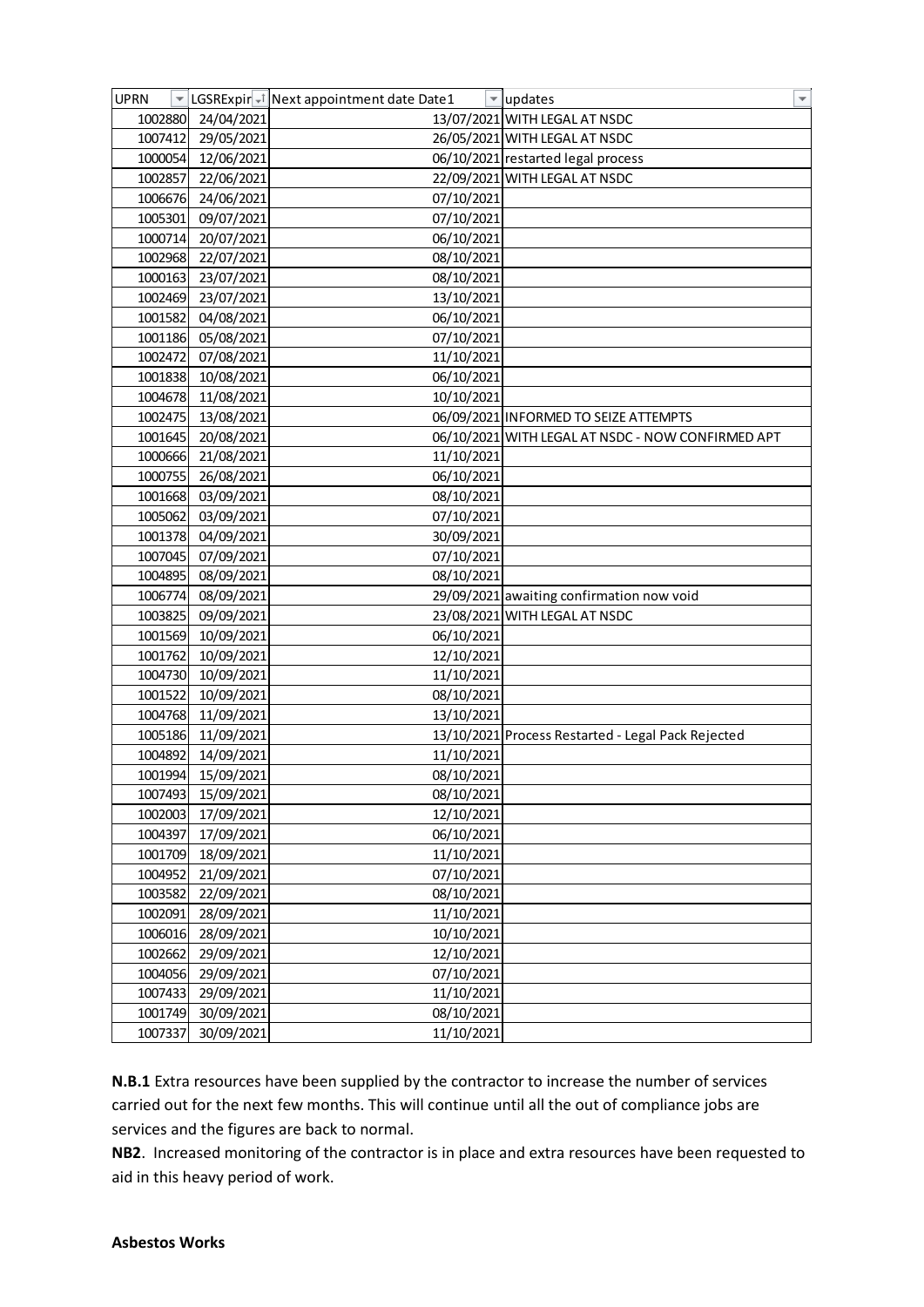| <b>Asbestos</b> | Annual        | <b>Target for</b> | <b>Total to</b> | Outstanding | Compliance |         |
|-----------------|---------------|-------------------|-----------------|-------------|------------|---------|
|                 | <b>Target</b> | <b>Month</b>      | <b>Month</b>    |             | Annual     | Month   |
| Asbestos        | 333 (Running  | 26                | 26              | 0           | 100%       | 100%    |
| Surveys         | total 204)    |                   |                 |             | $\odot$    | $\odot$ |
| (Domestic)      |               |                   |                 |             |            |         |
| Asbestos        | 127 (per      | 0                 | 0               | 0           | 100%       | 100%    |
| Surveys         | 1999 blocks)  |                   |                 |             | $\odot$    | $\odot$ |
| (Communal)      |               |                   |                 |             |            |         |
|                 |               |                   |                 |             |            |         |

Comment

Progress for the first six months is above target for the domestic properties and all Communal blocks have been completed in the first six month of the financial year.

### **Electrical Safety**

| <b>Electrical</b>                                                                | <b>Annual Target</b>       | <b>Target for</b> | <b>Total for</b> | Outstanding |                                             | Compliance        |
|----------------------------------------------------------------------------------|----------------------------|-------------------|------------------|-------------|---------------------------------------------|-------------------|
| 5 Year                                                                           |                            | <b>Month</b>      | Month            |             | Annual                                      | <b>Month</b>      |
| Domestic<br><b>Testing</b>                                                       | 821 (running<br>total 424) | 284               | 85               | 199         | 75.76%<br>$(\dot{\gamma})$                  | 29.93%<br>$\odot$ |
| <b>Housemark</b><br>Data -<br>Domestic EICR<br>certified up to<br>five years old | 5535                       | N/A               | N/A              | 199         | 96.40%<br>$\mathbf{\Xi}$                    | N/A               |
| Non-domestic<br><b>Testing</b>                                                   | 133                        | $\Omega$          | $\Omega$         | $\Omega$    | 100%<br>$\rm (\!\! \cdot \!\! \cdot \!\! )$ | 100%<br>$\odot$   |
| <b>PAT Testing</b>                                                               | 37                         | 13                | 7                | 6           | 97%<br>ه ه ا                                | 53%<br>$\delta$   |

## Comments:

The number of outstanding EICRs is reducing if the contractor maintains the current output we should be compliant by the end of the year. We are prioritising rewires if the rewire is due and the EICR outstanding, we will attack these from two angles.

Three legal packs have been received we will be processing this within the compliance department with aid from the legal team.

The contractor is beginning to experience access difficulties, a list of the hard to access addresses has been requested for NSDC to approach the tenants.

PAT testing is behind the contractor and appointments made for outstanding testing.

#### **Water Safety**

| <b>Safety Works</b> | <b>Annual Target</b> | <b>Target for</b> | <b>Total for</b> | Outstanding |        | <b>Compliance</b> |
|---------------------|----------------------|-------------------|------------------|-------------|--------|-------------------|
|                     |                      | Month             | <b>Month</b>     |             | Annual | Month             |
| Legionella          | 163                  | 10                | 10               |             | 100%   | 100%              |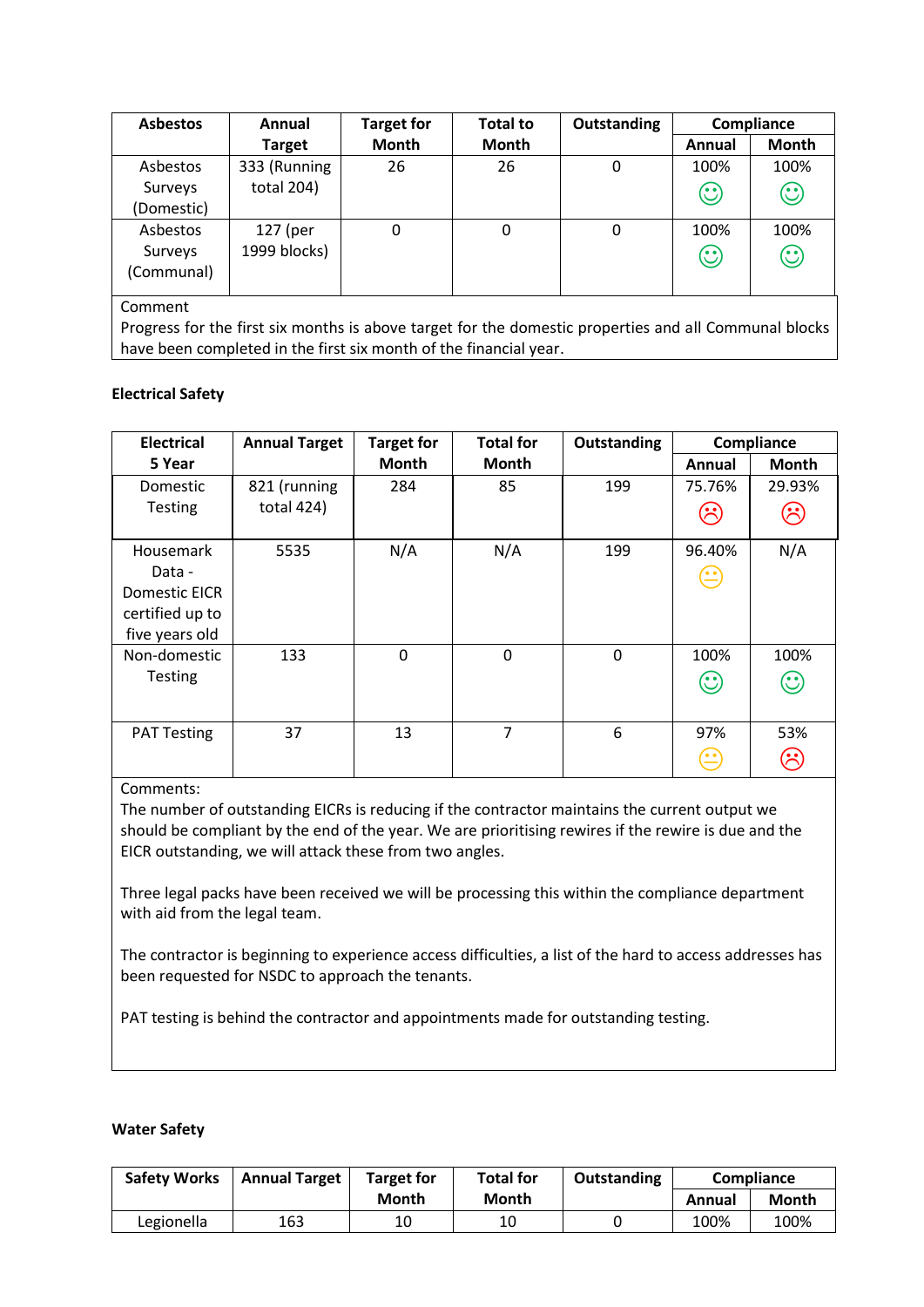|                                                                |  |   | $\odot$         | $\mathbb{C}$    |
|----------------------------------------------------------------|--|---|-----------------|-----------------|
| Gladstone<br>house Bacteria<br><b>Testing</b><br>Potable Water |  | 0 | 100%<br>$\odot$ | 100%<br>$\odot$ |
| Comments:<br>All compliant.                                    |  |   |                 |                 |

## **Lifting Equipment**

| <b>Other Safety</b>    | Annual        | <b>Target for</b> |                | <b>Total for</b> |                                         |                                                                                                                  | <b>Outstanding</b> | Compliance |  |
|------------------------|---------------|-------------------|----------------|------------------|-----------------------------------------|------------------------------------------------------------------------------------------------------------------|--------------------|------------|--|
| <b>Works</b>           | <b>Target</b> | <b>Month</b>      | <b>Month</b>   |                  | Annual                                  | <b>Month</b>                                                                                                     |                    |            |  |
| Passenger and          | 96            | 8                 | 8              | $\mathbf 0$      | 100%                                    | 100%                                                                                                             |                    |            |  |
| Goods Lift             |               |                   |                |                  | $\odot$                                 | $\odot$                                                                                                          |                    |            |  |
| Servicing              |               |                   |                |                  |                                         |                                                                                                                  |                    |            |  |
| Stair lift             | 92            | 7                 | 5              | 2                | 97.83%                                  | 71.43%                                                                                                           |                    |            |  |
| Servicing              |               |                   |                |                  | $\left(\stackrel{\centerdot}{=}\right)$ | $(\dot{\gamma})$                                                                                                 |                    |            |  |
| <b>Hoist Servicing</b> | 30            | 6                 | $\overline{a}$ | 2                | 93.33%                                  | 66.67%                                                                                                           |                    |            |  |
|                        |               |                   |                |                  | $(\hat{\mathord{=}})$                   | $\mathfrak{S}% _{T}=\mathfrak{S}_{T}\!\left( a,b\right) ,\mathfrak{S}_{T}=\mathfrak{S}_{T}\!\left( a,b\right) ,$ |                    |            |  |

### Comments:

Addition cold calling is being undertaken this month as access as not been forthcoming from the tenants. This will be followed up with T&E getting involved before further action.

### **Environmental**

| <b>Safety Works</b>                                                                                       | Annual        | <b>Target for</b> | <b>Total for</b> | <b>Outstanding</b> |                 | Compliance      |
|-----------------------------------------------------------------------------------------------------------|---------------|-------------------|------------------|--------------------|-----------------|-----------------|
|                                                                                                           | <b>Target</b> | <b>Month</b>      | <b>Month</b>     |                    | Annual          | <b>Month</b>    |
| Play Park                                                                                                 | 884           | 85                | 85               | 0                  | 100%            | 100%            |
| Inspections                                                                                               |               |                   |                  |                    | $\odot$         | $\odot$         |
| <b>Tree Surveys</b>                                                                                       | 1             | 0                 | $\Omega$         | 0                  | 100%<br>$\odot$ | 100%<br>$\odot$ |
| Comments:<br>All Compliant.<br>Tree surveys are undertaken every 5 years and were completed in March 2019 |               |                   |                  |                    |                 |                 |

### **Blocks**

| <b>Other Safety</b>  | <b>Annual Target</b> | <b>Target for</b> | <b>Total for</b> | Outstanding |         | Compliance             |
|----------------------|----------------------|-------------------|------------------|-------------|---------|------------------------|
| <b>Works</b>         |                      | <b>Month</b>      | <b>Month</b>     |             | Annual  | Month                  |
| <b>General Block</b> | 1164                 | 96                | 96               |             | 100%    | 100%                   |
| <b>Inspections</b>   |                      |                   |                  |             | $\odot$ | $\mathbf{\widehat{C}}$ |